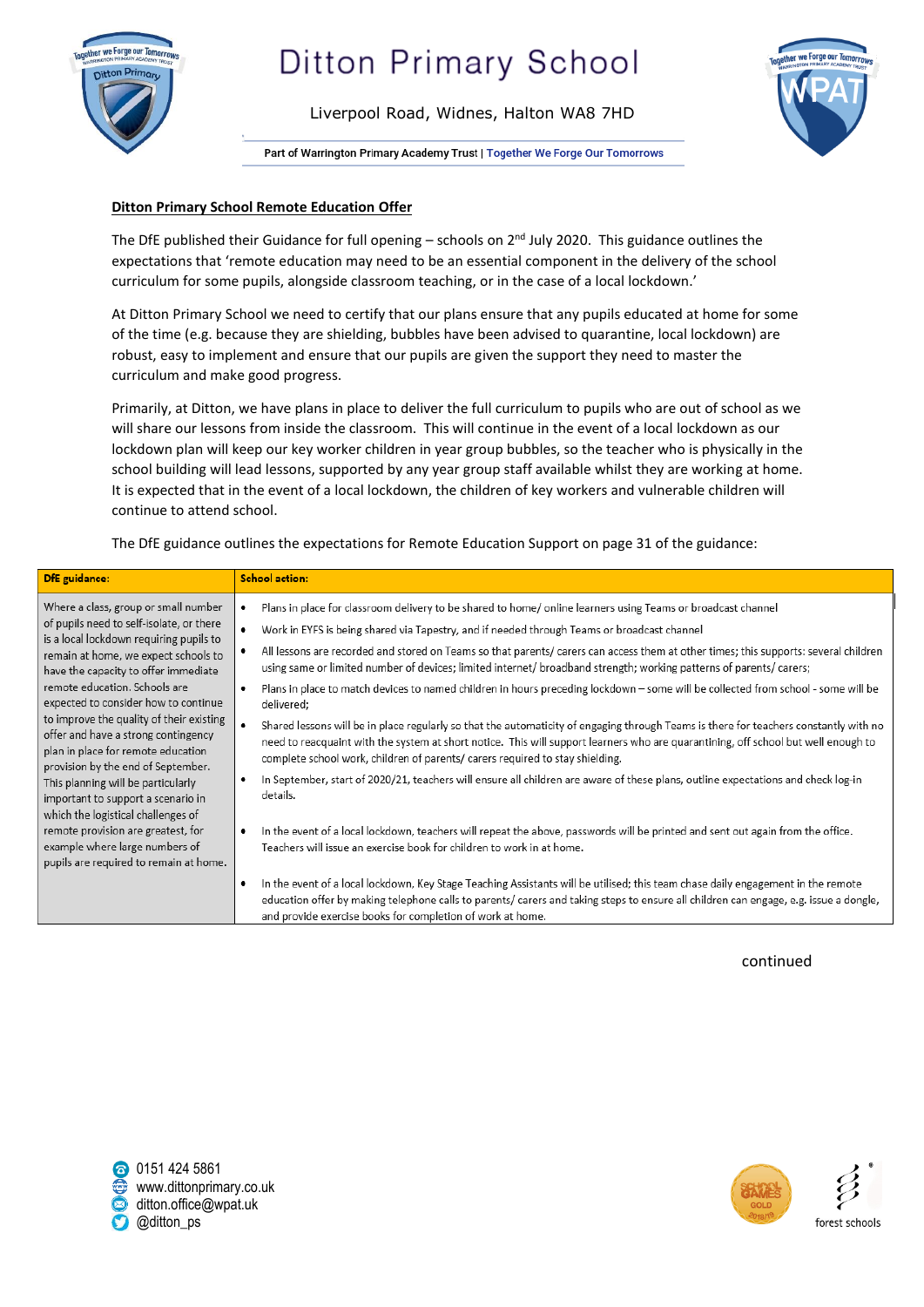

# **Ditton Primary School**

Liverpool Road, Widnes, Halton WA8 7HD



Part of Warrington Primary Academy Trust | Together We Forge Our Tomorrows

| In developing these contingency<br>plans, we expect schools to:                                                                                                                                                                                         | Curriculum in line with school's overall curriculum map. In autumn 2020, this will be reduced, in line<br>$\bullet$<br>with the DfE guidance, to focus on English, Maths, PSHE, and P.E.<br>Access to documents for completion, e.g. worksheet, or for uploading work completed on books, will                                                                                                                                                                                                                                                                                                                                                                                   |
|---------------------------------------------------------------------------------------------------------------------------------------------------------------------------------------------------------------------------------------------------------|----------------------------------------------------------------------------------------------------------------------------------------------------------------------------------------------------------------------------------------------------------------------------------------------------------------------------------------------------------------------------------------------------------------------------------------------------------------------------------------------------------------------------------------------------------------------------------------------------------------------------------------------------------------------------------|
| use a curriculum sequence<br>$\bullet$<br>that allows access to high-<br>quality online and offline<br>resources and teaching<br>videos, and that is linked to<br>the school's curriculum<br>expectations                                               | $\bullet$<br>be made via Teams.<br>Teachers can make use of other online resources to support online learning and our remote education<br>$\bullet$<br>offer. Some of these will be used as home learning work when children are expected to attend school<br>to support our main curriculum offer.<br>Resources include, but are not limited to, TT Rock Stars, Reading Plus, etc.<br>$\bullet$                                                                                                                                                                                                                                                                                 |
| give access to high quality<br>$\bullet$<br>remote education<br>resources                                                                                                                                                                               | Progress will be judged through the use of questions and suitable tasks with clear expectations that<br>$\bullet$<br>teachers check regularly. Feedback will be given in a similar way whether children are at home or in<br>school, in line with the feedback and marking policy.                                                                                                                                                                                                                                                                                                                                                                                               |
| select the online tools that<br>$\bullet$<br>will be consistently used<br>across the school in order<br>to allow interaction,<br>assessment and feedback,<br>and make sure staff are<br>trained in their use<br>Provide printed resources,<br>$\bullet$ | Teachers will adjust the pace or difficulty of what is being taught in response to questions, completed<br>$\bullet$<br>tasks or assessments. Where necessary, material will be revised and explanations simplified to ensure<br>children understand.<br>If many children are at home, additional staff from the year group will support that group<br>$\bullet$<br>by being online during the lessons, asking and answering questions, supporting the teaching<br>element,<br>If only a few children are at home, they will be on the screen in the classroom (names, we<br>have suggested home videos are switched off) and can put up their hand, so teacher can<br>see this. |
| such as textbooks and<br>workbooks, for pupils who<br>do not have suitable online<br>access                                                                                                                                                             | Work is submitted in the same way as if child is in school. In school assessment feedback policies are<br>applied and the same to our learners at home.                                                                                                                                                                                                                                                                                                                                                                                                                                                                                                                          |
| Recognise that younger<br>$\bullet$<br>pupils and some pupils<br>with SEND may not be able<br>to access remote<br>education without adult<br>support, and so schools<br>should work with families                                                       |                                                                                                                                                                                                                                                                                                                                                                                                                                                                                                                                                                                                                                                                                  |
| to deliver a broad and<br>ambitious curriculum.                                                                                                                                                                                                         |                                                                                                                                                                                                                                                                                                                                                                                                                                                                                                                                                                                                                                                                                  |